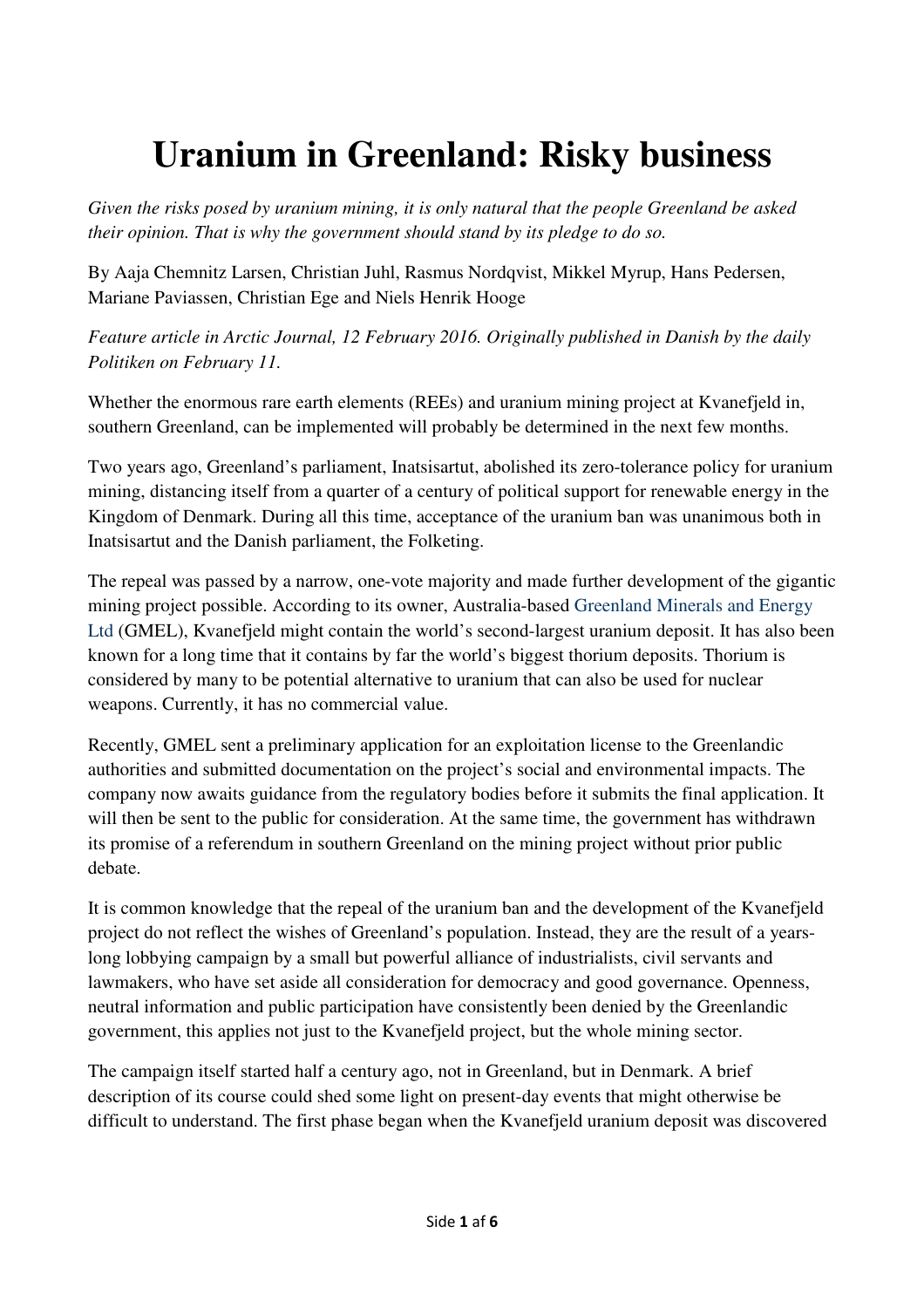in 1956 and further explored by the Danish Nuclear Energy Commission, which needed a stabile uranium supply for the country's planned nuclear power program.

In 1978, after the preliminary studies, Risø National Laboratory initiated a comprehensive research project to determine the most efficient way to extract the uranium. The project was financed primarily by the Danish government, but some of the money came from the European Community. It was estimated that the Kvanefjeld deposit, then set at 43,000 tonnes of uranium, comprised 28% of the EC's uranium resources.

The criticism of the mining project then has not lost its relevance, and in many respects it is the same as today's: concerns for the project's impact on public health and the environment, doubts about its alleged economic benefits and indignation over the political decision-makers' secretiveness and the manner in which the project was promoted by stakeholders in Denmark, despite strong Greenlandic opposition.

Even amongst some of the scientists involved with the project, its consequences for health and environment were considered very serious, if not insurmountable. In particular, dust emissions from the open mine pit, waste disposal and localisation of the processing facilities were perceived as problematic: the mine pit was too close to Narsaq, a town of more than 1,500 inhabitants, and disposal of hundreds of millions of tonnes of toxic and radioactive waste in the nearby Taseq Lake was ruled out because of the lake's location high up in the Narsaq Valley's ecologically sensitive river system.

Critics were also concerned about the impacts on the town's drinking water, already plagued by high fluoride concentrations. The head of the research project even recommended that the health concerns argued for placing the extraction plant 100km from Narsaq, near the planned hydroelectric power station in the Johan Dahl Land area.

Whether the mining project had economic value for Greenlandic society was also considered doubtful: the modest returns that it might give a private investor on the premise of high and stabile uranium prices – an investor exempt from taxes and dues – were more than cancelled out by the increased infrastructure expenses for Greenland. The calculations did not include clean-up costs after completion of mining operations. The pessimistic estimates were suppressed for several years by the Greenland Ministry, a fact that subsequently provoked a lot of criticism and resentment.

As the opposition grew in Greenland and Denmark against nuclear power and uranium mining, it became clear how influential the Risø research community was. Most if not all of the benefits were concentrated there: until 1984, 50 million kroner (\$8 million) were spent on the Kvanefjeld project. With the prospect of spending a similar amount before a final decision on the mining project could be made, the Folketing started to get cold feet. For a long time, the project had been the biggest item of expenditure on the Energy Ministry's research budget and many lawmakers felt that the funds should be transferred to less controversial energy research. This feeling grew stronger, when prominent legal experts casted doubt on the legal basis of the construction of Risø's pilot uranium extraction facilities.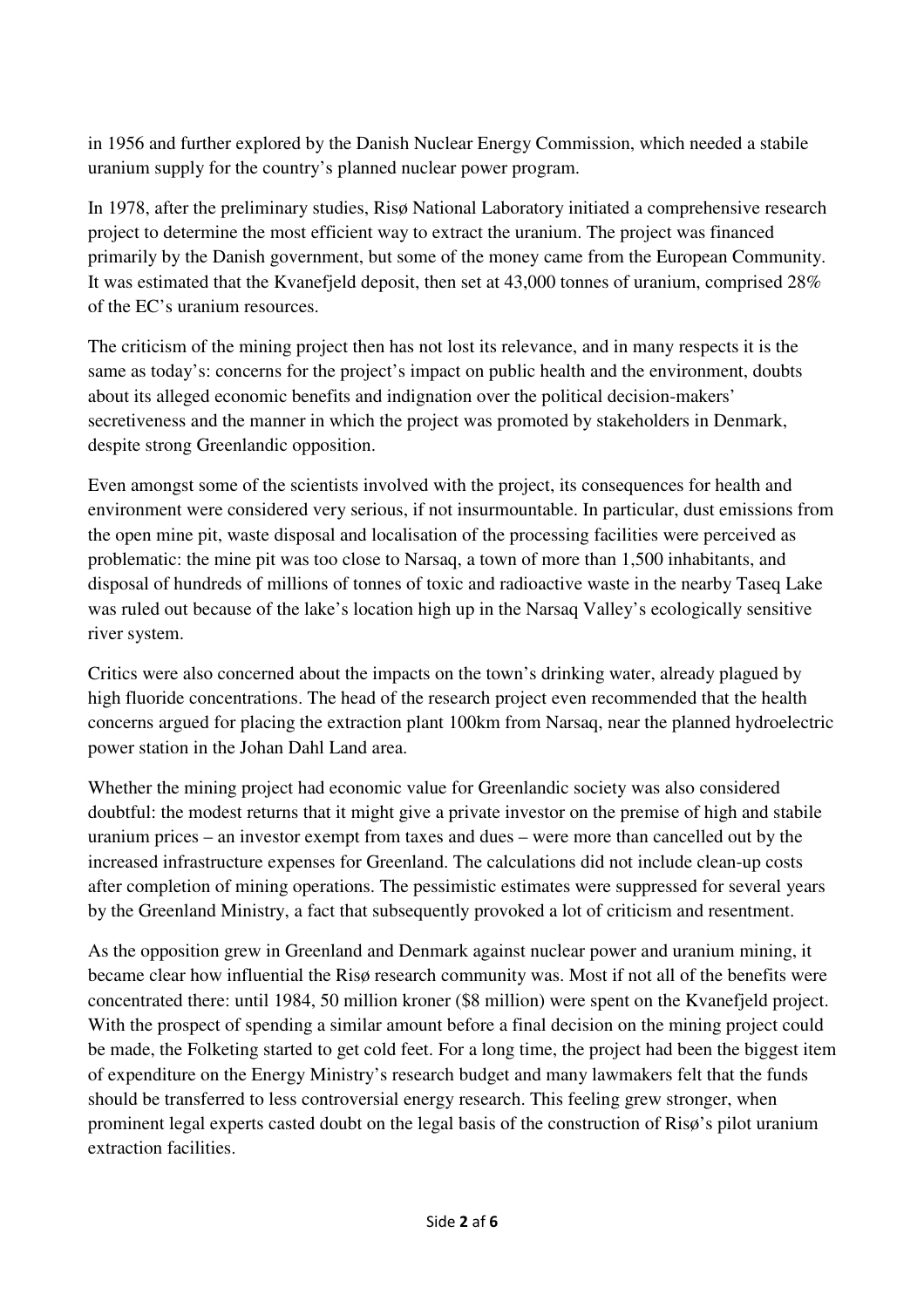Both leading government parties in Greenland, Siumut and Inuit Ataqatigiit (IA), were against the mining project. Underscoring the sentiment at the Greenland at the time, Lars-Emil Johansen, the current chairman of Inatsisartut and a former Siumut leader who served as premier from 1991 to 1997, stated that "Greenland needs neither uranium nor nuclear power stations."

After the Danish rejection of nuclear power and the decision in 1988 by the Joint Committee on Mineral Resources in Greenland not to issue permits for uranium exploration and extraction, the Kvanefjeld project was off the political agenda in the Kingdom of Denmark for many years. However, all this changed in 2008, when Kvanefjeld's owner, GMEL, decided, that the company wanted to mine not only REEs, but also uranium. If it did not get permission, it would abandon the mining project.

This set off the second phase of the lobbying campaign that in many respects was an extension of the first: where uranium so far had been considered the main deposit, it was now mentioned as a byproduct of the REEs that GMEL wanted to exploit. Ironically, this happened the same year that the former explorations director of Geological Survey of Greenland (GGU – now GEUS) estimated the uranium deposit to be 600,000 tonnes for the whole Ilimaussaq complex, of which Kuannersuit is a part. That is 14 times more than in the 1970s and the 1980s. It was now upgraded to be the second largest deposit in the world, surpassed only by the Australian Olympic Dam uranium mine. (It should be noted that the Ilimaussaq complex is not fully explored and the resources probably are larger.)

As the estimates of the size of the deposit grew, pressure intensified in Greenland and Denmark to repeal the uranium ban. In 2008, Greenland's Mineral Licence and Safety Authority published a report on uranium exploitation, and in 2010 a delegation of lawmakers and civil servants went on a study tour to Canada (the so-called uranium mission) to learn from the Canadian experiences in the field.

At the end of 2012, Naalakkersuisut decided to let an independent Danish working group examine the consequences of abolishing the uranium zero-tolerance policy. The intention was to bring all facts to light, so that Inatsisartut and the public could discuss the uranium ban on an objective and well-informed basis.

A few months later, the first pro-uranium government in Greenland came into power, headed by Aleqa Hammond, of Siumut. Her party had succeeded in convincing a small majority of the electorate that mining, and particularly uranium mining, would result in quick improvements of Greenland's economy. In her inaugural address, Ms Hammond promised a consultative referendum in southern Greenland on the Kvanefjeld project.

The promise was repeated in the last speech she held in Inatsisartut, in 2014, the day before a new general election was called and subsequently led to the formation of new Siumut-led coalition. The reason given for the referendum was the close proximity of the open-pit mine to the town of Narsaq. Even though the referendum would only be consultative, the premier promised that the government would respect its result.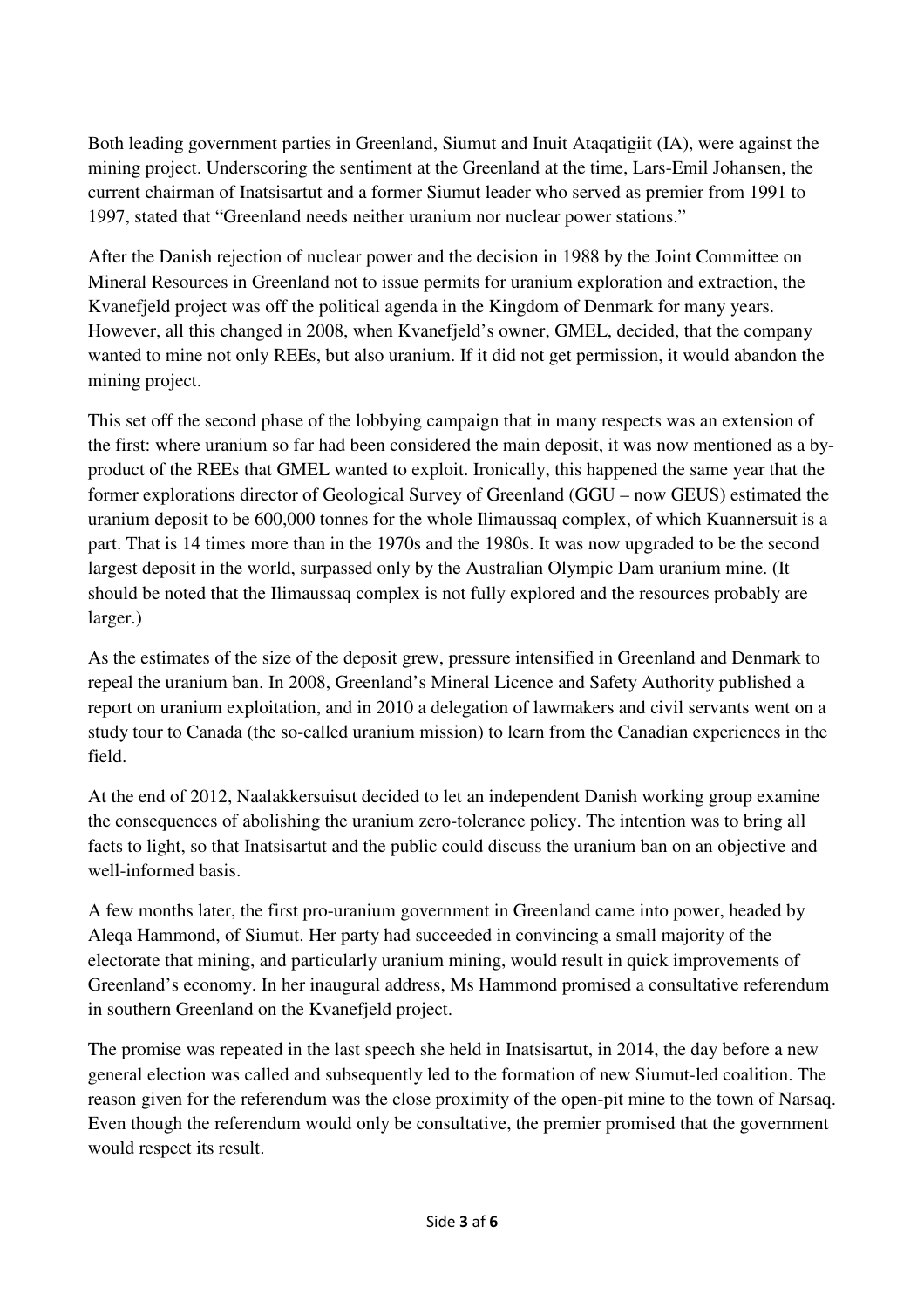After the election in 2013, Naalakkersuisut tabled its proposal to repeal of the uranium ban and the working group's report was published. However, for those who expected that it would furnish Inatsisartut with an objective and neutral basis for a decision on the ban, it was clearly a disappointment. The report from Lett Law Firm, DCE – the Danish Centre for Environment and Energy and PricewaterhouseCoopers systematically ignored or underestimated the health and environmental impacts of uranium mining.

There was no mention of either the clean-up costs after the mining operations at Kvanefjeld, nor of the institutional capacity-building necessary to regulate and monitor such a large-scale mining project. The report also asserted that if only Greenland ratified a series of international treaties and conventions, extraction, production and exportation of uranium could be safe, secure and environmentally sound. Most strikingly, however, the report concluded – just like the Mineral Licence and Safety Authority's 2008 report did – that the revenue from taxes levied on the mining company would be modest and not significantly improve national finances.

The expectation that uranium could make an economic difference soon evaporated completely: at the beginning of 2014, a study was published by the University of Copenhagen and Ilisimatusarfik, the University of Greenland. It concluded that 24 concurrent large-scale mining projects would be required to zero out the financial support from Denmark. To achieve this goal within a reasonable timeframe, a new large-scale project would have to be developed and launched every other year and an unrealistically large number of mineral deposits required. The report also established that a mineral-based economy is not economically sustainable: when the mining industry started to recede, Greenland would find itself in the same situation as before, only with fewer resources. These findings have since been confirmed by other reports.

It could even be argued that the Kvanefjeld project has harmed southern Greenland's economy. For example, Narsaq has a high rate of unemployment, but Naalakkersuisut and the local council do not try proactively to create new, sustainable jobs. Instead, they gamble on implementation of the mining project. That has caused a lot of division in the local community.

It should also be noted that the Danish government's role in this matter has been disappointing. It is often said that it is neutral in the uranium question, but that is far from the case. On the contrary, at the institutional level the government has often assisted in playing down information on the health and environmental impacts of the large scale uranium projects that the former and current Greenlandic government aim to implement.

As an example, geologists from GEUS and DCE have participated in three lecture tours in southern Greenland to provide the people living there with information about the Kvanefjeld mining project. Here, much of the time was dedicated to a rebuttal of the findings of an independent Dutch expert report on the environmental impacts of the Kvanefjeld project.

The report that was published by Greenlandic and Danish NGOs concluded that the mining project is not environmentally sustainable and threatens the health of the local population. Among its findings, it noted that the mine will be the first big open-pit uranium mine in an Arctic environment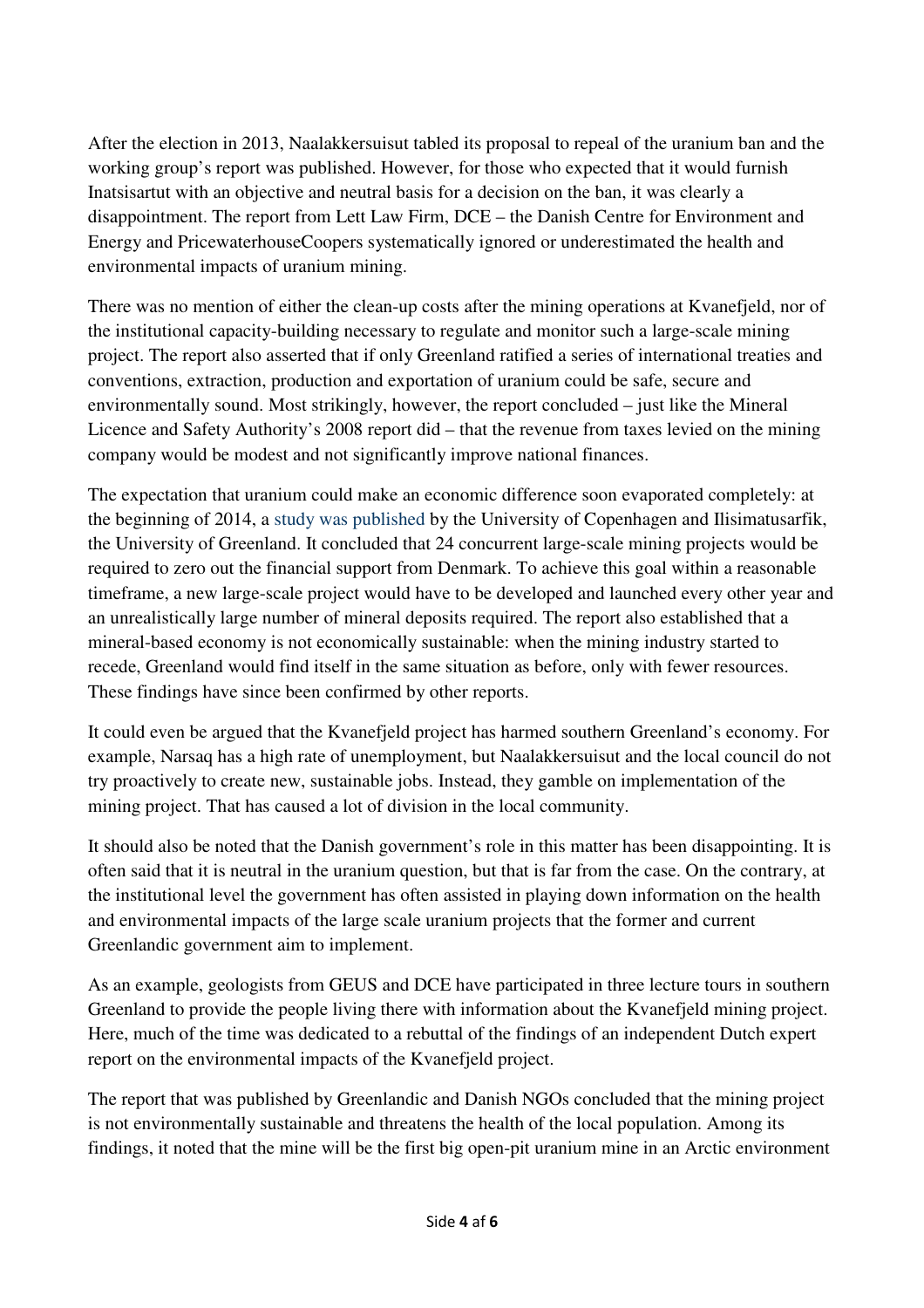that is located on top of a mountain. This means that mining water and spills from the processing of the ore could run off the slopes and dust from the mining pit reach inhabited areas in a very short time.

The report also indicates that seepage and spills of heavily contaminated water from the residue storage facilities are unavoidable. Some 875 million tonnes of concentrator tailings and tens of millions of cubic metres of tailings from the refinery containing a number of different toxic chemicals will be placed in nearby Taseq Lake. Not least because there is much more thorium than uranium in Kvanefjeld and the thorium is discarded, the refinery tailings would be about ten times as radioactive as the ore rocks and contain radionuclides and various non-radioactive toxic elements in a soluble and very mobile form. According to the report, no uranium mining and processing site in the world has ever been rehabilitated in an acceptable way. Most of the radioactivity remains in the tailings, which will stay dangerously radioactive, as well as chemically toxic, for thousands of years and lead to contamination of food and water.

And recently, a senior researcher from the internationally recognised German think-tank, Öko-Institut, concluded that the mining project does not live up to the environmental requirements in the European Union's Mining Waste Directive. Although Greenland is not a member of EU, the directive's basic requirement that the wastes should be sustainably isolated by enclosing their toxic and radioactive constituents for as long and as completely as possible also makes sense in Greenland.

Parallel to the uranium information tours, an expert workshop was organised in 2014 in Nuuk by the Danish Institute for International Studies. It was supposed to lay down the guidelines for future legislation on extraction, production and exportation of uranium in Greenland. The workshop was closed to the public and the identity of the participants of the week-long event kept a secret. However, it later emerged that three representatives of GMEL attended, but none from Greenlandic civil-society organisations.

By any standard, it is unheard of that a mining company actively participates in secret preparations for legislative proceedings with such far-reaching consequences. At the same time, Naalakkersuisut proposed amendments to the Mineral Resources Act intended to reduce the public's access to information about not only uranium mining, but on activities in the whole mining sector as well.

Confidence in the integrity of the companies that are granted mining licenses is essential, not least in regard to uranium mining, given the severe negative impacts it could have on the environment, health and security. In November 2013, Johan Lund Olsen, a member of IA representing Greenland in the Folketing, raised the question of GMEL's ties to organised crime and its alleged owner's financing of terrorist activities in Somalia in a closed session in the Folketing's Foreign Policy Committee.

Rumours to that effect had circulated in the Australian press for several years. The objective was to get GMEL's ownership thoroughly investigated. IA's leader, Sara Olsvig, asked the same questions in Inatsisartut shortly after, but neither the Danish nor the Greenlandic government wanted to look